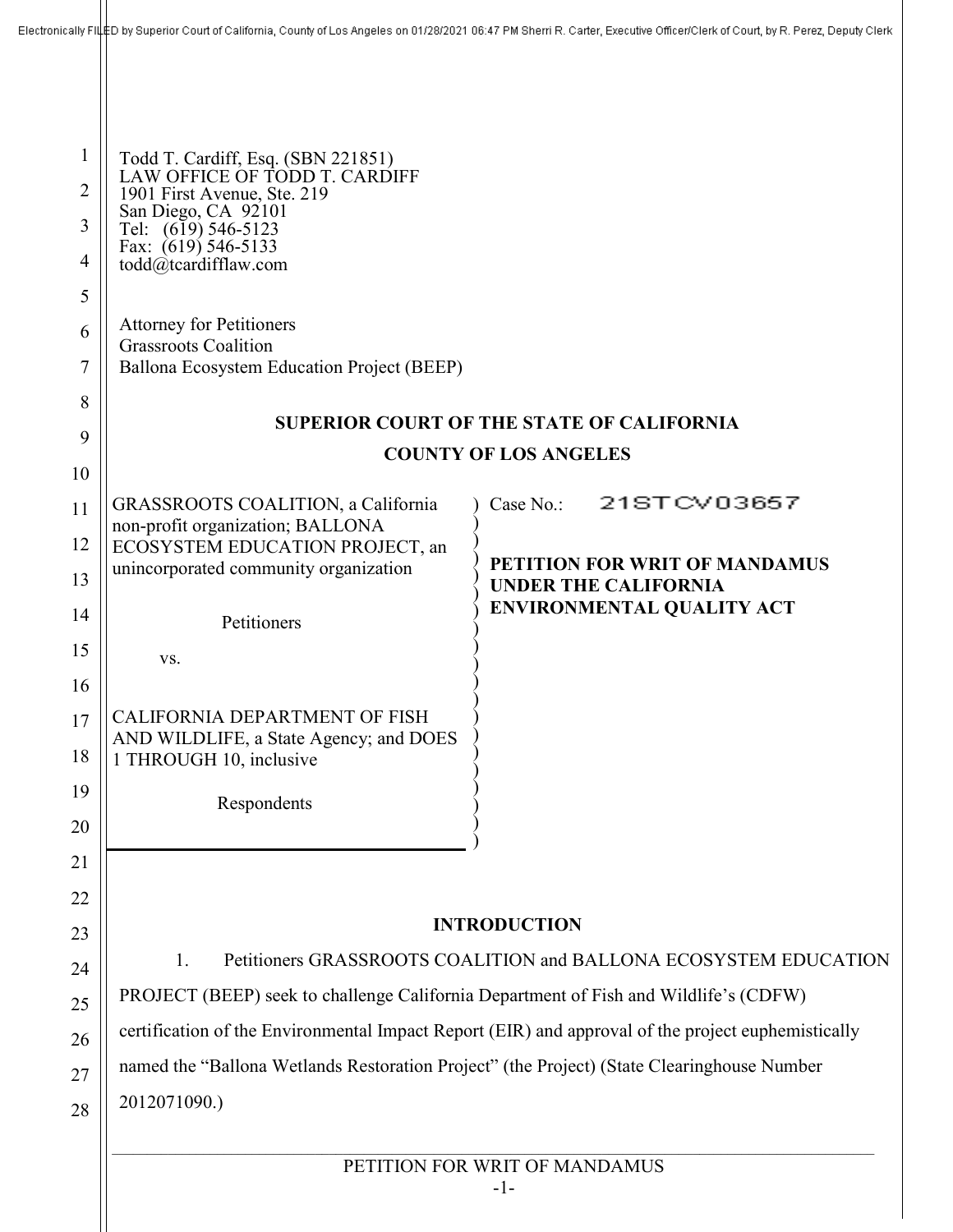2. The Ballona Wetlands is an approximately 600 acre remnant of what totals 1700 acres of marshy land when the surrounding area was first farmed by European Settlers in the late 1800's. The marshes had historically received clean water from the 127 square mile watershed's surrounding hills, natural springs and the Los Angeles River. Natural sand dunes along the shoreline at the west end of Ballona maintained a closed, predominantly freshwater wetland system that was only breached during extreme storms, when breaches in the dunes opened the area to the Santa Monica Bay and then silted back, blocking saltwater intrusion into the marshes for most of the year. When the Los Angeles River made its final shift, outletting at Long Beach, fewer breaches occurred, enhancing the predominance of freshwater at Ballona.

3. Proponents of the Project have proclaimed that the Ballona Wetlands was historically a 70% saltwater marsh. This claim is directly contradicted by the US EPA (See, Ballona Wetlands TMDLs for Sediment and Invasive Exotic Vegetation, pg. 41, US EPA 2012 ("...analysis of the historical ecology of Ballona Creek Watershed suggest these habitats are dynamic and freshwater marsh may have shifted into areas identified as vegetated wetland [/salt marsh].") Thus, the Ballona Wetlands was a mixture of habitats, not a 70% saltwater mono-culture. Since a saltmarsh must be at or below sea level, while a freshwater marsh can be at any elevation as long as it is below its water source, to choose a plan that includes constant full-tidal salt marsh means massive disturbance of soil far below its elevations, while a balanced fresh and saltwater alternative could be restored with minimal land modification.

4. Water quality and habitat will be impacted by both polluted bay water and urban run-off from the Ballona Channel. Before European colonization and subsequent urbanization of much of the land surrounding the Ballona Wetlands, the freshwater in Ballona Channel was clean and suitable for agriculture and drinking water replenishment. Today, flows in the Ballona Channel violate Federal health standards. Thus, the plan at issue here, which will remove the existing levees and flood the wetlands with channel water and bay water, would pollute the wetlands in violation of the Federal Clean Water Act. At the time of Project consideration, Project opponents identified three sources of clean freshwater that are near and/or upstream of the Ballona Wetlands. CDFW quickly dismissed such suggestions. The Project at issue would bulldoze and destroy the Ballona Wetlands Ecological Reserve

# PETITION FOR WRIT OF MANDAMUS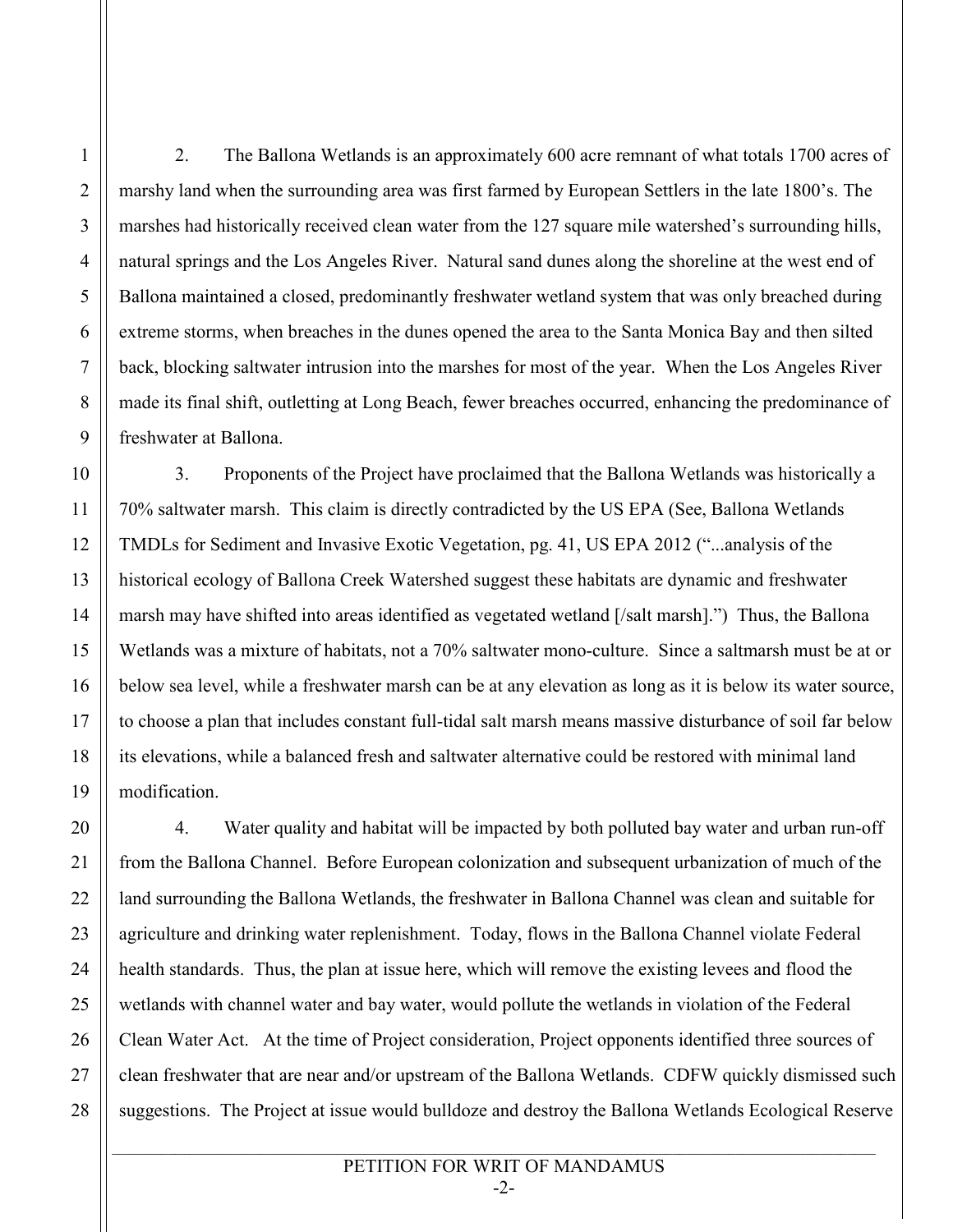creating a saltwater, FULL TIDAL wetlands on a historically diverse wetland, predominantly closed from the ocean, and now very rare coastal seasonal freshwater/brackish water marsh ecosystem.

3

4

5

6

7

8

9

10

11

12

13

14

15

16

17

18

19

20

21

22

23

24

25

26

27

28

1

2

5. While some environmental groups supported the Project, the vast majority of community members, environmentalists, biologists, and restoration scientists who are intimately familiar with the Ballona Wetlands were opposed to the Project and sent detailed comments identifying the impacts, questioning the Project description, and decrying the artificially narrow range of alternatives.

6. Numerous individuals and groups strongly supported evaluating an alternative to restore and remediate the Ballona Wetlands as a mixed and predominantly seasonal freshwater marsh system, consistent with the historical and natural topography of the Ballona Wetlands, but such alternative was ignored by CDFW without further analysis. CDFW refusal was particularly perplexing considering public bond funds approved for studies to provide for a full range of alternatives that would "restore" the Ballona Wetlands with the least amount of environmental damage.

7. Despite Project opponents identifying significant unmitigatable impacts, CDFW failed to adopt a statement of overriding considerations. It is impossible to mitigate the impacts of excavating, removing and grading 2.5 million cubic yards of sensitive wetland habitat. CDFW's findings and decision were arbitrary and capricious, and constitute an abuse of discretion.

8. A peremptory writ of mandate should issue ordering CDFW to rescind its certification of the EIR, adoption of the mitigation monitoring and reporting plan, and rescind all approvals for the Project.

9. In addition, injunctive relief should issue prohibiting CDFW from making any changes to the physical environment until it fully complies with CEQA.

### **PARTIES**

10. GRASSROOTS COALITION is a non-profit, 501(c)(3) tax-exempt environmental organization registered with the State of California. Its members have been seeking to protect the Ballona Wetlands for over 20 years. Grassroots Coalition and its members provided detailed comments, photographs, maps and other materials to CDFW on the Project and EIR.

11. BALLONA ECOSYTEM EDUCATION PROJECT (BEEP) is an unincorporated non-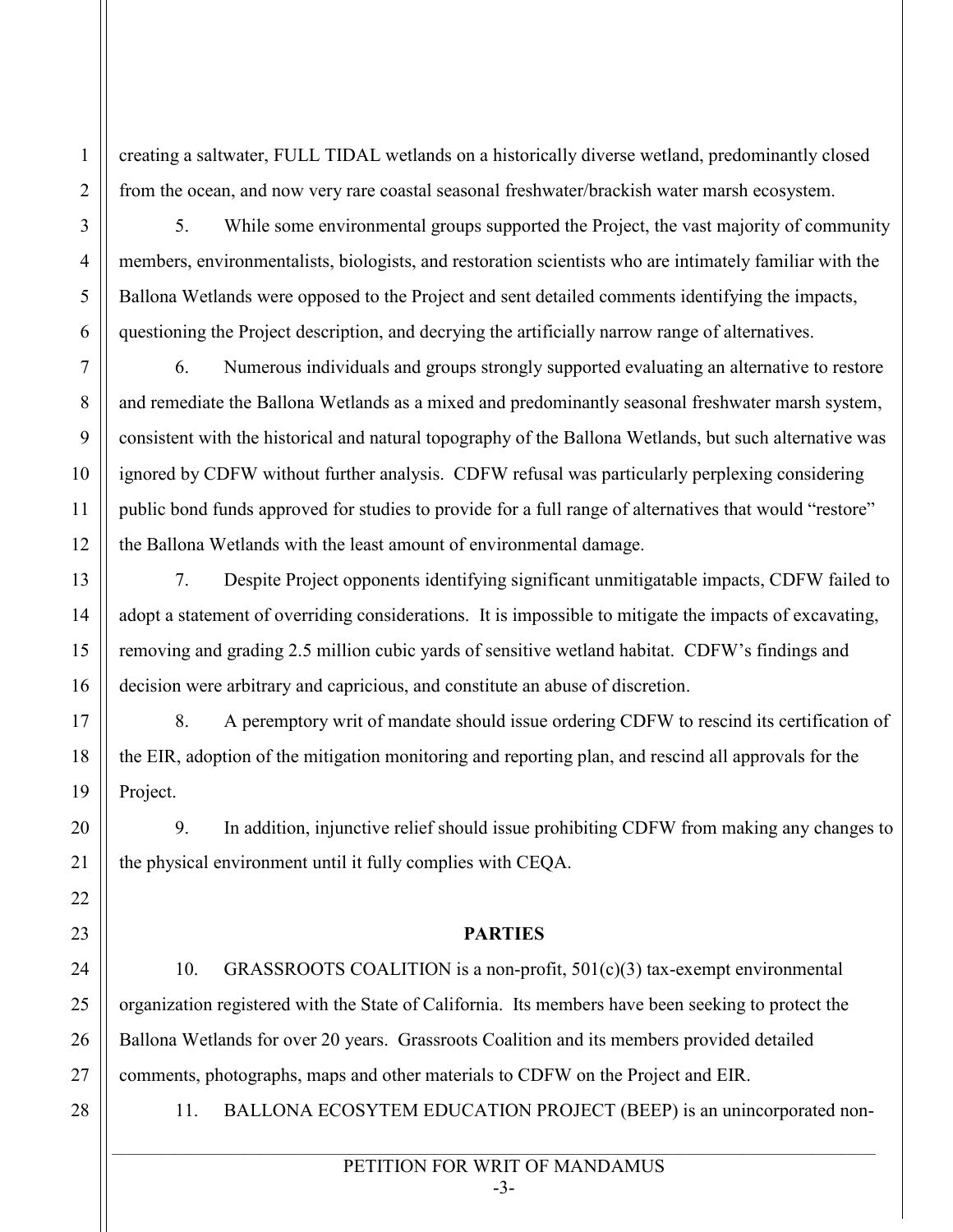profit community organization that has been seeking to protect the Ballona Wetlands for over 20 years. It was formed by activists who would stand adjacent to the Ballona Wetlands with signs asking drivers to honk their horns to save the wetlands. BEEP and its members submitted detailed comments to DFW on the Project and EIR.

12. CALIFORNIA DEPARTMENT OF FISH AND WILDLIFE is a State Agency which manages the Ballona Wetlands Ecological Reserve. It was the proponent and lead agency for the Project. As the lead agency, it was required to comply with all the procedural and substantive requirements of CEQA.

13. DOES 1-10 are other government agencies, Project proponents or interested parties. The names and capacities of such parties are unknown to Petitioners. However, pursuant to Code of Civil Procedure section 389(c) and Public Resources Code section 21167.6.5 that such DOES parties are not necessary or indispensable to the action. Petitioners will substitute the true names of DOES 1-10 when their names and capacities are determined and Petitioners determine such substitution is necessary to afford complete relief.

### **JURISDICTION AND VENUE**

14. Petitioners bring this matter to the court under both Code of Civil Procedure § 1085 and 1094.5, and both Public Resources Code §§ 21168 and 21168.5. CDFW acted in a quasi-judicial manner in approving the Project, but failed to hold a final hearing on the Project before approval. Regardless of whether this Project is challenged under a traditional or administrative mandamus, CDFW abused its discretion, and its decision and findings were not supported by substantial evidence.

15. Venue is proper in the County of Los Angeles, in that the challenged Project is located in the County of Los Angeles. Venue is proper in the Los Angeles Superior Court, Central District, in the Los Angeles Superior Court Rules, Rule 3.232(b) requires all cases brought under CEQA to be filed in the Central District.

### **PRELIMINARY ALLEGATIONS**

16. Petitioners re-allege and reincorporate all previous paragraphs as if fully alleged herein.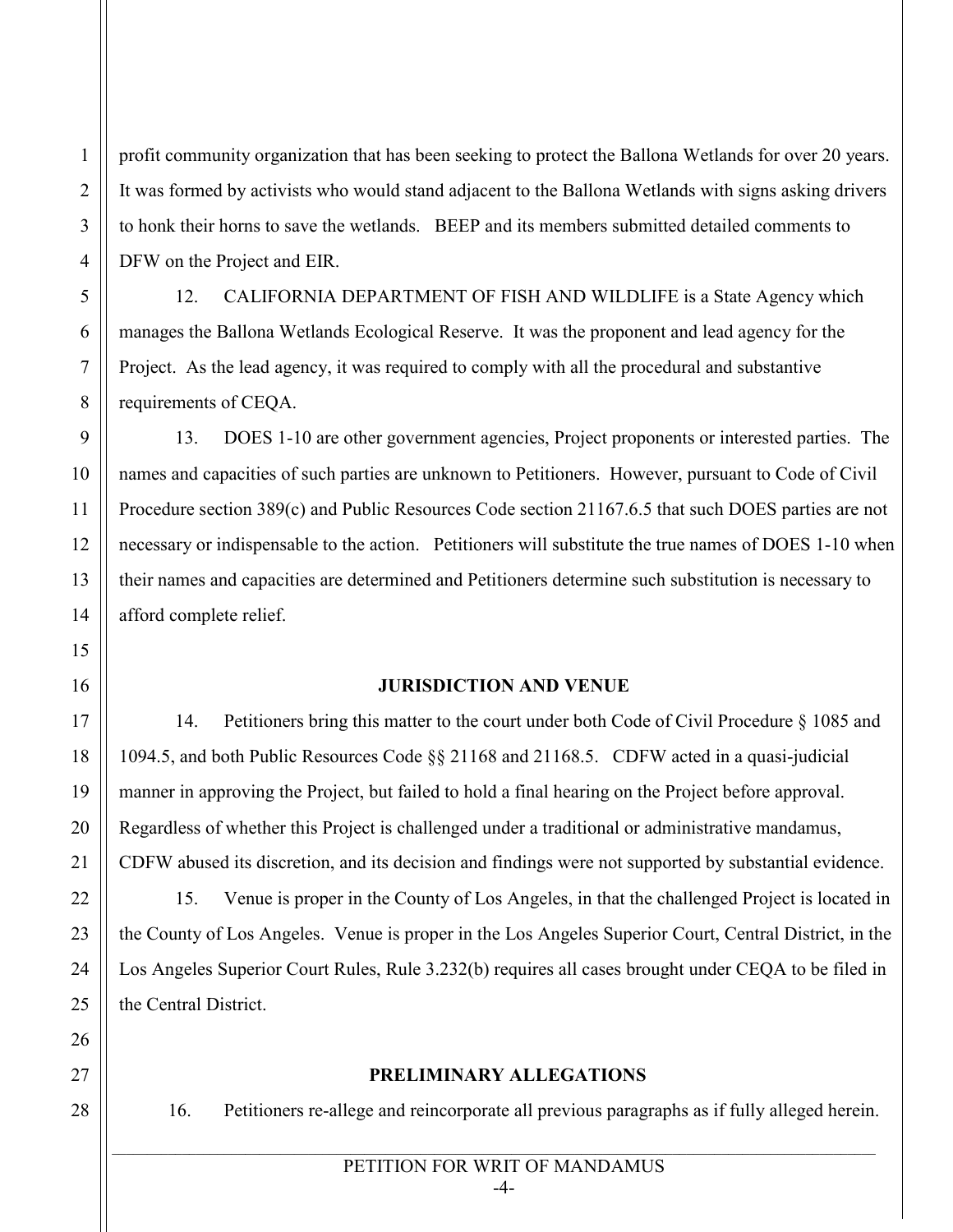17. Petitioners participated in the administrative process for the approval challenged herein, and submitted written comments setting forth the concerns raised in this action. The issues presented in this action were brought to the attention of Respondents during the administrative review process by Petitioners, other members of the public, or internally, during the EIR process by litigation, administrative actions, permits and other means.

18. Petitioners have exhausted administrative remedies in compliance with Public Resources Code section 21177.

19. The Notice of Determination for the Project was filed by CDFW on December 30, 2020, with the Office of Planning and Research. This action is being brought within 30 days of such filing in compliance with Public Resources Code section 21167.

20. Petitioners have performed all conditions precedent to filing this action in compliance with the requirements of Public Resources Code section 21167.5 by providing Respondents with notice of this action prior to filing the lawsuit, and by filing a proof of service with the court at the time of filing this action.

21. In conjunction with the filing of this lawsuit, Petitioners have filed a request for Respondents to prepare the administrative record, which shall be served personally within 10 days of filing of the lawsuit. Petitioners reserve the right to request to prepare the record themselves.

22. Within 10 days of filing, Petitioners will provide the California Attorney General with notice of this action, and request that the Attorney General intervene in this action because of the importance of this case to the citizens of Los Angeles and the State of California.

23. Petitioners are entitled to attorneys' fees pursuant to Code of Civil Procedure section 1021.5 in that:

> a. The successful prosecution of this lawsuit will result in the enforcement of important rights affecting the public interest and will confer significant benefits upon the public or a large class of persons. Petitioner seeks to enforce provisions of important state environmental laws for the benefit of the public and to rectify certain procedural improprieties which will benefit all future participants in the decision making process employed by Respondents;

b. the necessity and financial burden of private enforcement are such as to make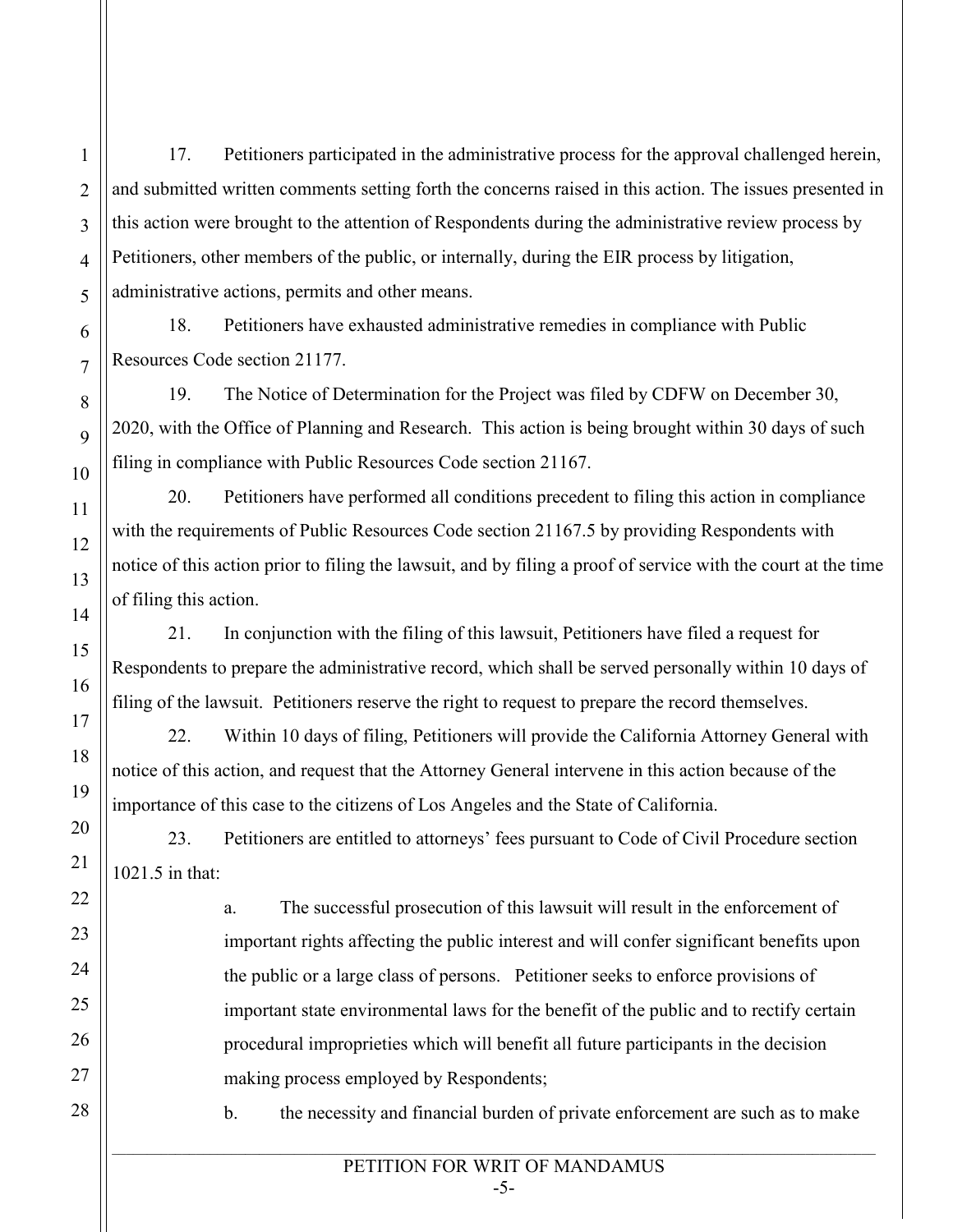the award appropriate; and,

c. Such fees will not be paid out of any recovery.

24. The action of Respondents herein complained of were arbitrary and capricious and Petitioners are entitled to recover attorney's fees pursuant to Government Code § 800.

### **FIRST CAUSE OF ACTION VIOLATION OF THE CALIFORNIA ENVIRONMENTAL QUALITY ACT**

25. Petitioners re-allege all previous paragraphs as if fully set forth herein.

26. Petitioners allege that the EIR and the approval process violate CEQA.

27. The Project Description is misleading, inaccurate and deficient under CEQA. Among other things, it claims to be a restoration project when it proposes to remove existing freshwater wetlands and replace it with non-naturally occurring, full tidal estuarine environment.

28. The EIR failed to identify a preferred alternative, and instead identified a range of alternatives that may be carried out, in violation of the mandates of CEQA for a stable project description.

29. The EIR failed to evaluate a reasonable range of alternatives, including a freshwater/ brackish water marsh alternative that fits within the definition of restoration.

30. Many of the studies relied upon by the EIR were prepared prior to 2012, more than 10 years prior to the approval and do not reflect the current baseline.

31. The EIR failed to properly study and describe the baseline current conditions, including, but not limited to, preparing a proper hydrological study of the entire wetlands, identifying the current extent that the wetlands and underlying aquifers were being drained by related development, such as the adjacent Playa Vista Development, and it failed to adequately define the three underlying aquifers that would be negatively impacted by the CDFW plan for full tidal inundation.

32. The EIR failed to evaluate the changed circumstances caused by capping the drains that CDFW was required to cap and seal as a result of a lawsuit by Grassroots Coalition. (Grassroots Coalition v. Cal. Dept. of Fish & Wildlife, LASC Case No. BC61944 (2016).) Such lawsuit and the subsequent improvement in wetland habitat surrounding the drains should have been identified and accounted for in the EIR. Failure to do so rendered the EIR and baseline inaccurate.

## PETITION FOR WRIT OF MANDAMUS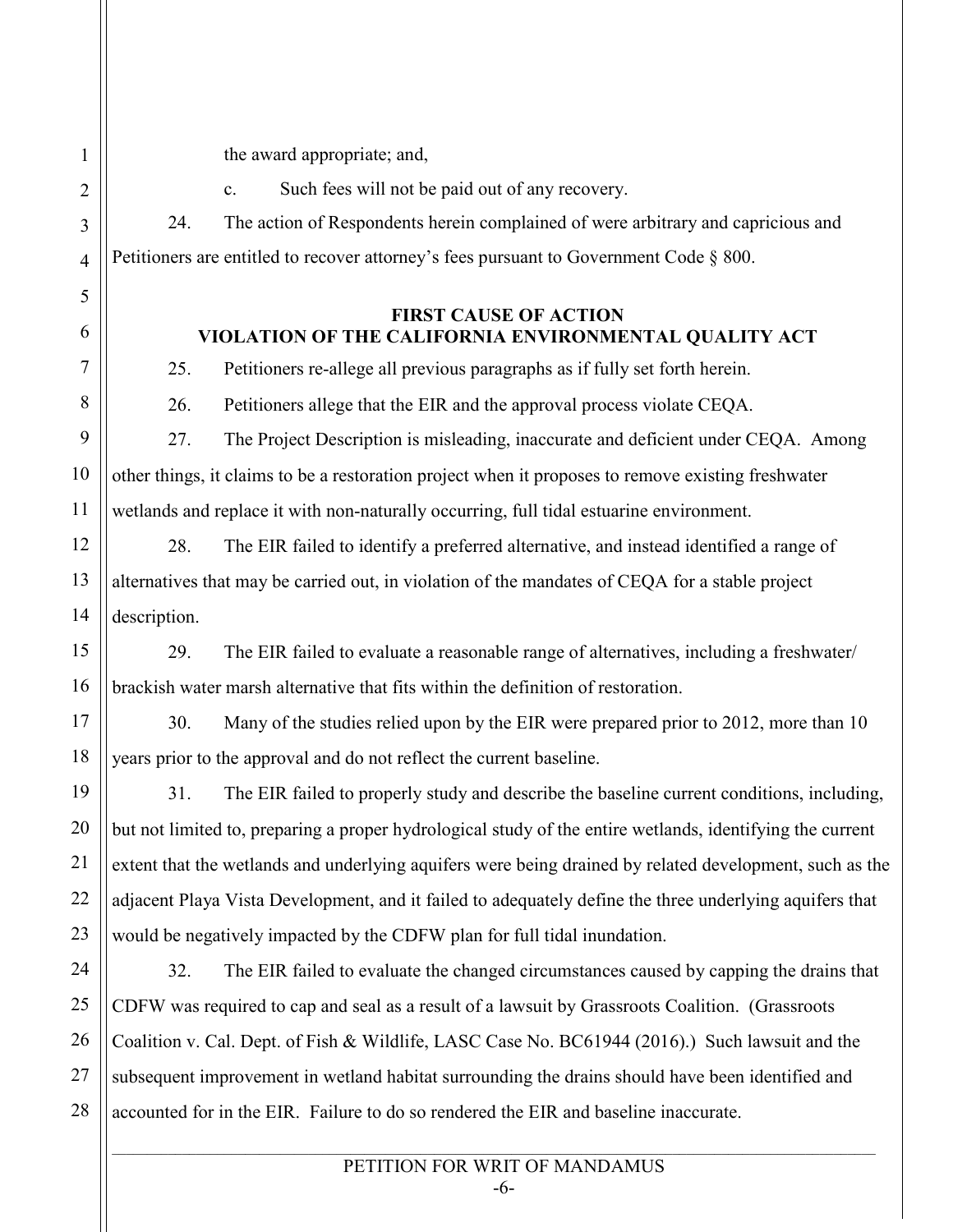33. Petitioners allege that the EIR failed to properly evaluate the impacts to the existing and historical gas and oil infrastructure caused by the Project, including impacts to pipes, wells, and other infrastructure that would be adversely impacted by saltwater corrosion due to the increased salinity of the conversion to a full tidal bay.

34. The EIR failed to properly evaluate the impacts to the aquifers underlying the Ballona Wetlands that would potentially suffer impacts due to increased salinity. Such aquifers are potential sources of drinking water as identified by the Los Angeles Regional Water Quality Control Board and have been used as sources of drinking water in the past.

35. The EIR failed to properly describe, evaluate and/or mitigate impacts to endangered, protected and special status wildlife species, including, but not limited to impacts to the Belding's Savannah Sparrow, El Segundo Blue Butterfly, California Least Tern, Coastal California Gnatcatcher, Least Bell's Vireo, White-Tailed Kites as well as Silvery Legless Lizard and San Bernardino Ringedneck Snake. Such impacts are not only direct impacts, but indirect and cumulative impacts caused by irrevocable habitat loss and habitat fragmentation.

36. The EIR failed to properly identify, evaluate and mitigate impacts to endangered, protected and special status plant species including, but not limited to, the Lewis' Evening Primrose and Woolly Seablite.

37. The EIR failed to describe its inconsistency with the Coastal Act, most notably, Coastal Act section 30240, which does not permit filling of wetlands or massive berms and excavation of wetlands for the purposes of flood control.

38. The EIR failed to describe, evaluate, and mitigate the impacts to climate change and came to the illogical conclusion that the release of massive amounts of CO2 and other climate gases related to the removal of 2.5 million cubic yards of soil and associated vegetation will not have a significant unmitigatable impact on the climate and climate goals. There is a lack of consideration and study of CO2 sequestration by the existing wetlands soil and plant species, as well as upland soils and plant species. The loss of soils, biology and function due to removal of soils across the Project to be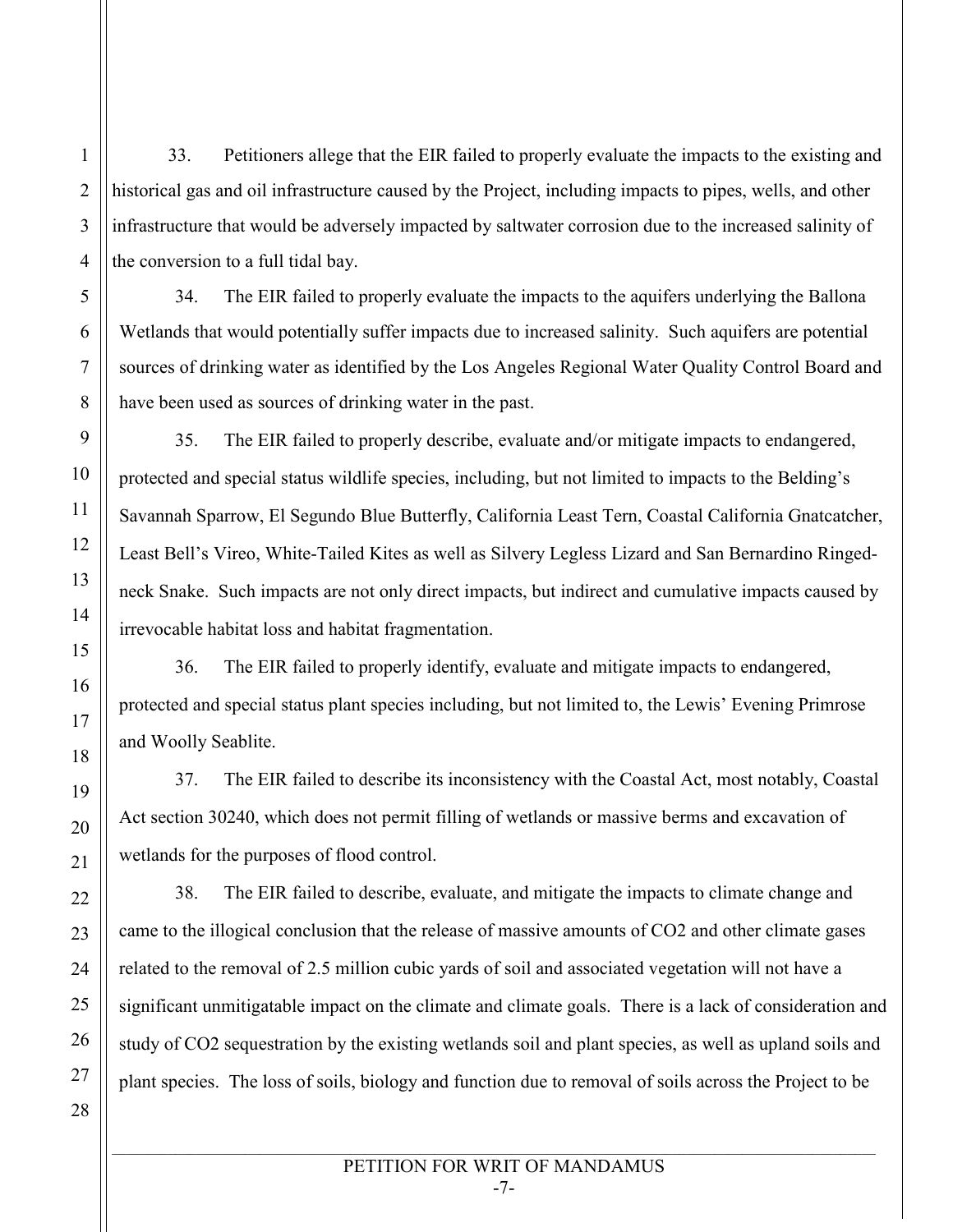used for fill as berms or transported off site was not adequately analyzed, and the EIR failed to provide a logical rationale to support that such impacts will be mitigated.

39. CDFW failed to reasonably respond to comments in a logical and intelligent way, and failed to fully discuss disputes between experts, including, but not limited to State and Federal agency comments.

40. CDFW's response to comments materially changed the EIR to such an extent that recirculation of the EIR is required to provide the ability of the public to comment on the proposed changes.

41. CDFW failed to consult or properly consult with Native American tribes prior to approving the EIR. Unaddressed by CDFW in a meaningful way is the fact that the site is a registered Sacred Site, inclusive of its lands and water. The cultural resources management plan is inadequate to mitigate the impacts of excavation and/or burying and submerging important cultural sites and human remains.

42. The EIR failed to disclose the depth of the alleged fill that was deposited on the wetlands, the methodology for determining the depth of the fill, and the locations of the alleged fill that was deposited at the Ballona Wetlands.

43. The EIR is a mass of errors, inaccuracies and deficiencies such that it fails to serve its purpose for informed public participation and decision-making.

44. The EIR improperly segments future portions of the Project and related projects that would be necessitated by the approval of the Project.

45. The EIR failed to recognize or disclose the extremely rare regional habitat that coastal freshwater and brackish marshes represent.

46. CDFW failed to disclose, analyze and properly mitigate the aesthetic impacts caused by the creation of massive berms blocking significant coastal and wetland views.

47. CDFW failed to properly study, analyze and improperly deferred study and mitigation for impacts to habitat and wildlife caused by the proposed public access plan.

#### PETITION FOR WRIT OF MANDAMUS -8-

1

2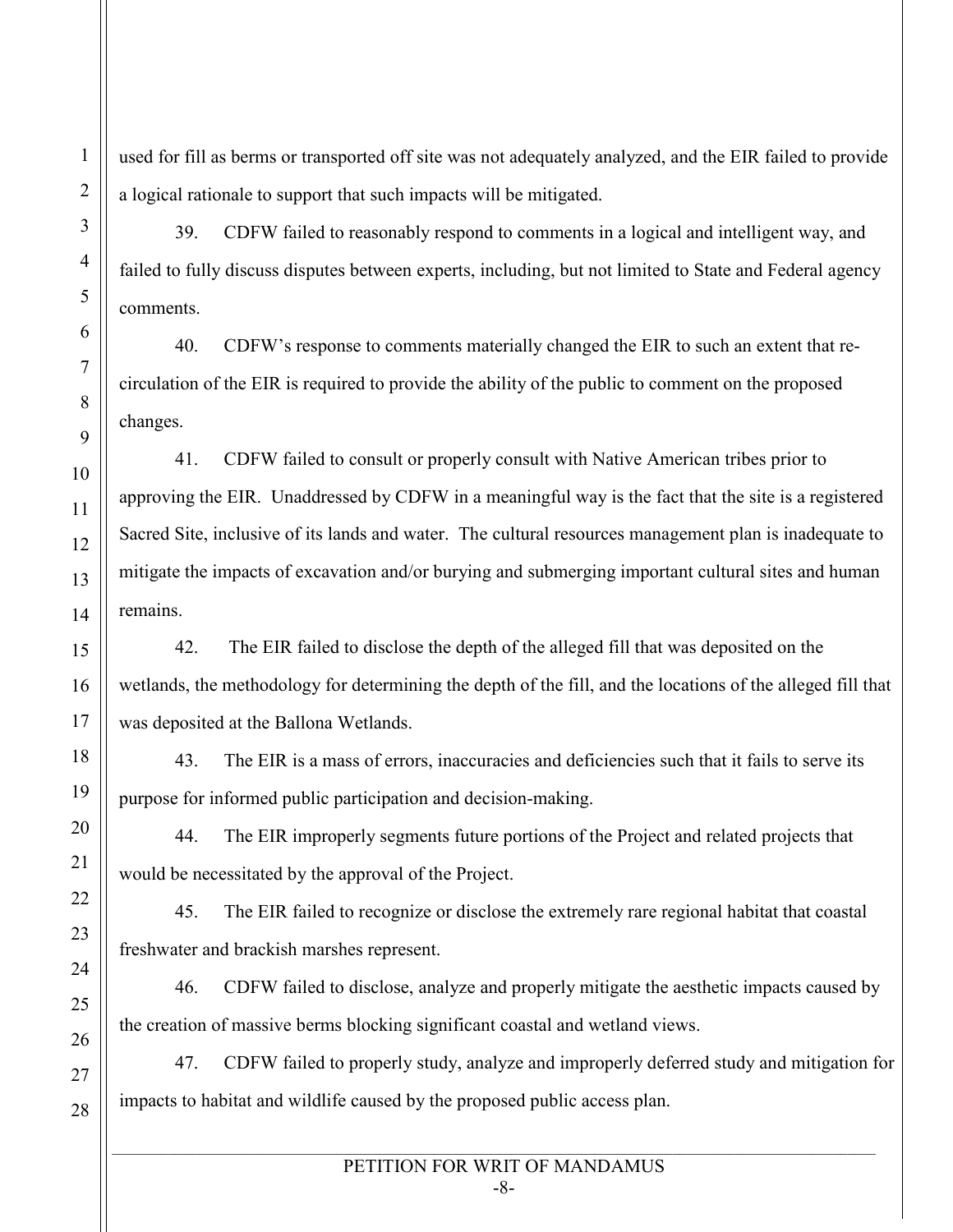48. CDFW abused its discretion when it failed and refused to re-circulate the EIR when substantial new information was submitted by Petitioners, other members of the public, scientists, other State and Federal agencies and trustee agencies.

49. CDFW's findings were not supported by substantial evidence, and such findings do not bridge the analytic gap between the raw data and the ultimate findings. In particular, CDFW found that none of the impacts identified by the EIR, other State and Federal agencies, scientists, stakeholders, and other members of the public were significant unmitigatable impacts. CDFW failed to make the findings required by Public Resources Code section 21081, support such findings by substantial evidence, and failed to adopt a statement of overriding considerations.

## **WHEREFORE, Petitioners pray for the following:**

- 1. For a peremptory writ of mandate ordering CDFW to rescind certification of the EIR;
- 2. For a peremptory writ of mandate ordering CDFW to vacate all approvals in support of the Project;
- 3. For an injunction prohibiting CDFW from making any alterations to the environment in support of the Project until it certifies an EIR that complies with CEQA;
- 4. For the court to order CDFW to file a return to writ evidencing compliance with the court's order within 120 days;
- 5. For attorney's fees pursuant to CCP 1021.5;
- 6. For costs of suit herein, and;
- 7. For such additional and further relief as the court may grant in the interest of justice.

January 28, 2021 LAW OFFICE OF TODD T. CARDIFF

 $\alpha$ *MV*  $\cdot$  *CM(|||* 

TODD T. CARDIFF, Esq. Attorney for Petitioners Grassroots Coalition Ballona Ecosystem Education Project

|                 | 1               |
|-----------------|-----------------|
|                 | $\overline{c}$  |
|                 | 3               |
|                 | 4               |
|                 | 5               |
|                 | 6               |
|                 | $\overline{7}$  |
|                 | 8               |
|                 | 9               |
|                 | 10              |
|                 | 11              |
|                 | 12              |
|                 | 13              |
|                 | 14              |
|                 | 15              |
|                 | 16              |
|                 | 17              |
|                 | 18              |
|                 | 19              |
|                 | $\overline{20}$ |
| $\overline{21}$ |                 |
| 2               | $\overline{c}$  |
| 23              |                 |
|                 | $\frac{24}{5}$  |
| 25              |                 |
|                 | 26              |
|                 | 27              |
|                 | 28              |
|                 |                 |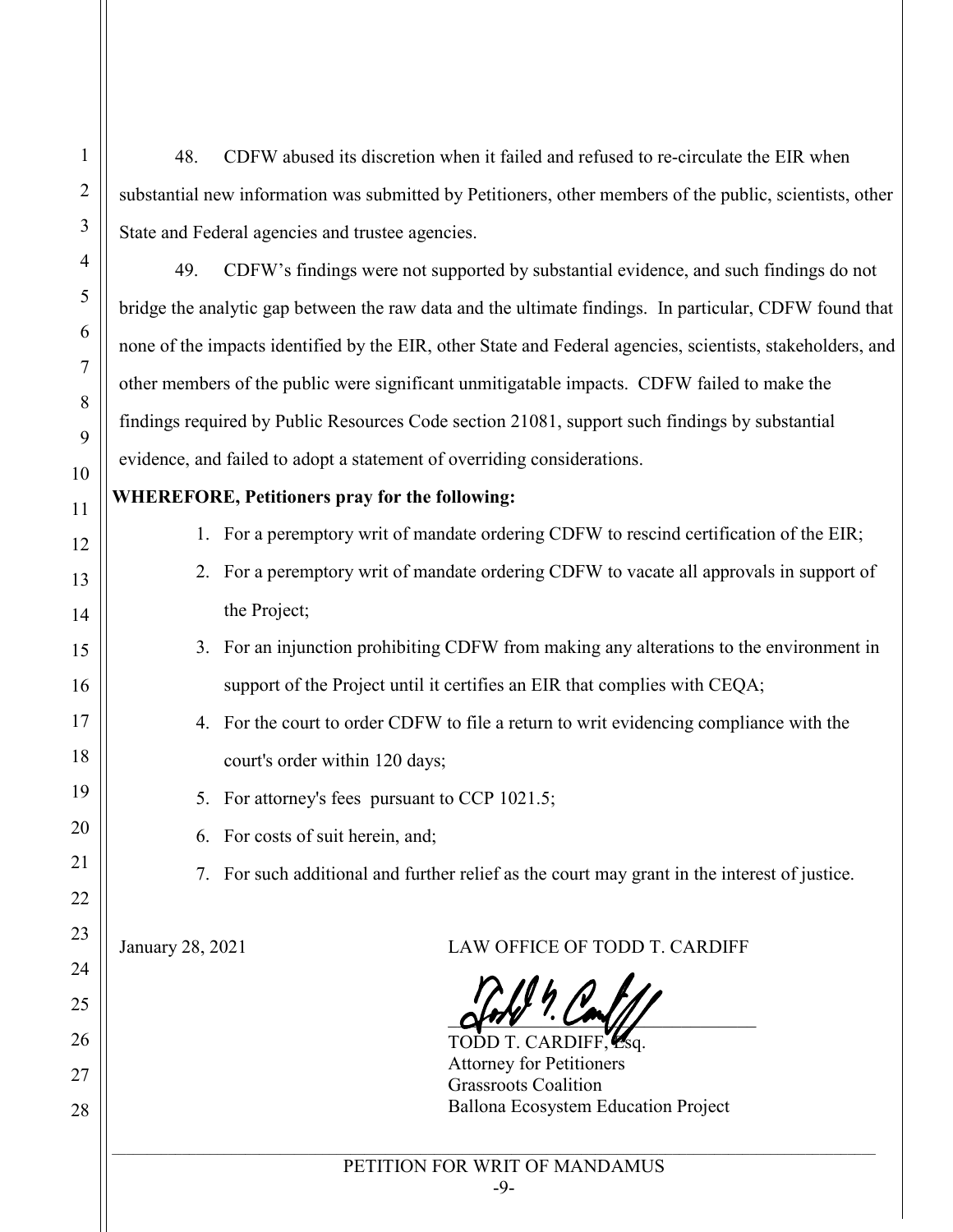### **VERIFICATION**

I, Patricia McPherson, declare:

 I am the President of Grassroots Coalition. I have read the above Petition for Writ of Mandamus and know the contents thereof. The same is true of my own knowledge, except for facts stated on information and belief, and as to such facts I believe them to be true. I declare under penalty of perjury, under the laws of the State of California, that the above is true and correct. Executed this 28th day of January, 2021 in the County of Los Angeles.

 $\overline{\phantom{a}}$ 

Patricia McPherson